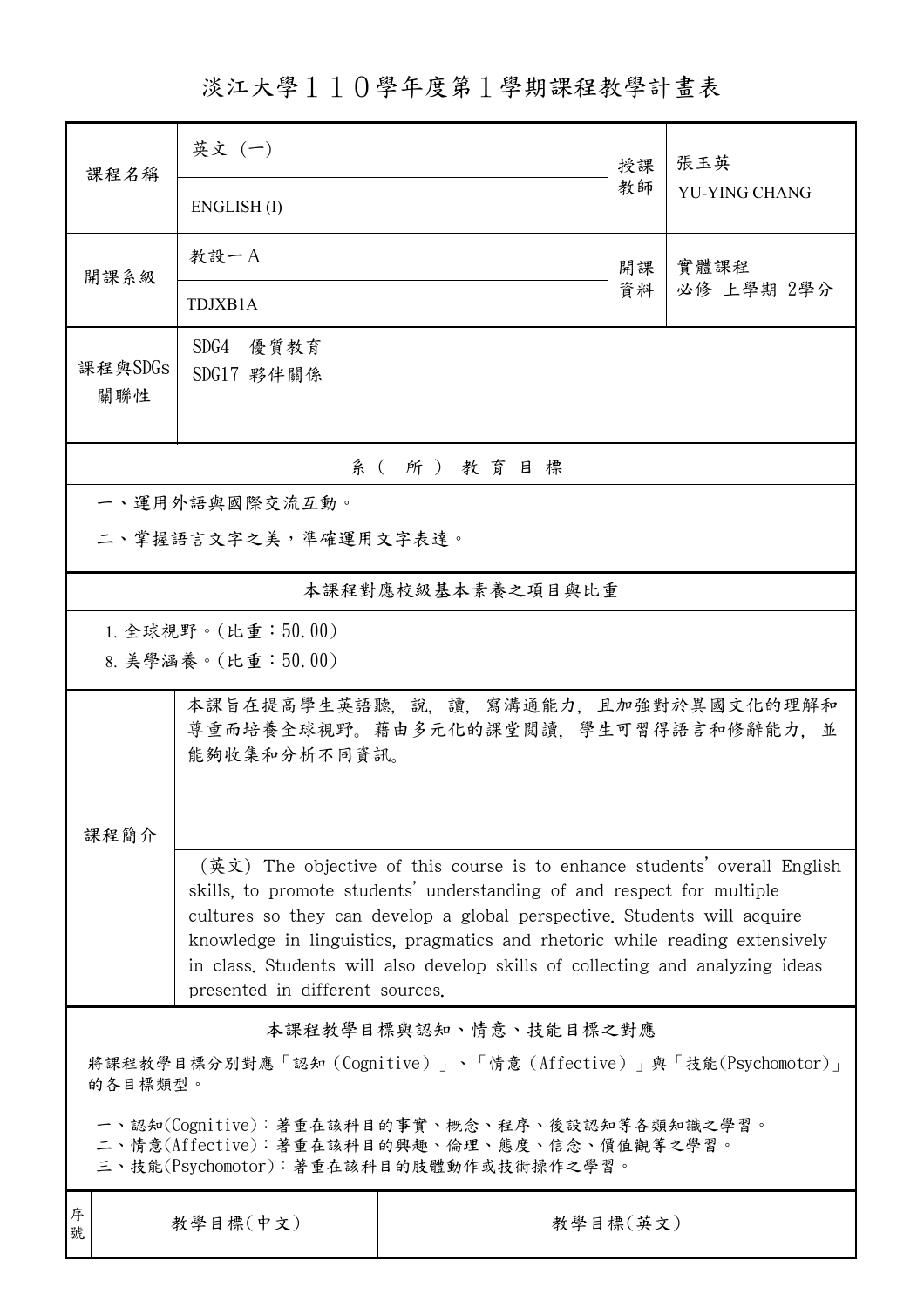|                | 1.運用英語自我介紹、對話、提出<br>問題或說出感想。<br>2.書寫文法正確的英文句子。<br>3.理解英文文章的大意、組織與用<br>字。 |                                         |                    | 1. To help students use English to introduce<br>themselves, carry out a conversation, raise questions,<br>or express opinions.<br>2. To teach how to write grammatically correct<br>sentences in English.<br>3. To help students understand the main idea.<br>organization, and diction of English texts. |                                     |  |  |  |
|----------------|--------------------------------------------------------------------------|-----------------------------------------|--------------------|-----------------------------------------------------------------------------------------------------------------------------------------------------------------------------------------------------------------------------------------------------------------------------------------------------------|-------------------------------------|--|--|--|
|                | 教學目標之目標類型、核心能力、基本素養教學方法與評量方式                                             |                                         |                    |                                                                                                                                                                                                                                                                                                           |                                     |  |  |  |
| 序號             | 目標類型                                                                     | 院、系 $(\kappa)$<br>核心能力 基本素養             | 校級                 | 教學方法                                                                                                                                                                                                                                                                                                      | 評量方式                                |  |  |  |
| 1              | 認知                                                                       |                                         | 18                 | 講述、討論、發表                                                                                                                                                                                                                                                                                                  | 測驗、作業、討論(含<br>課堂、線上)、報告(含<br>口頭、書面) |  |  |  |
|                |                                                                          |                                         |                    | 授課進度表                                                                                                                                                                                                                                                                                                     |                                     |  |  |  |
| 週次             | 日期起訖                                                                     | 內 容 (Subject/Topics)<br>備註              |                    |                                                                                                                                                                                                                                                                                                           |                                     |  |  |  |
| $\mathbf{1}$   | $110/09/22$ ~<br>110/09/28                                               | Orientation                             |                    |                                                                                                                                                                                                                                                                                                           |                                     |  |  |  |
| $\overline{2}$ | $110/09/29$ ~<br>110/10/05                                               | Unit 1                                  |                    |                                                                                                                                                                                                                                                                                                           |                                     |  |  |  |
| 3              | $110/10/06 \sim$<br>110/10/12                                            | Unit 1 (Continued)                      |                    |                                                                                                                                                                                                                                                                                                           |                                     |  |  |  |
| 4              | $110/10/13$ ~<br>110/10/19                                               | Unit 1 (Continued)                      |                    |                                                                                                                                                                                                                                                                                                           |                                     |  |  |  |
| 5              | $110/10/20$ ~<br>110/10/26                                               | Unit 2                                  |                    |                                                                                                                                                                                                                                                                                                           |                                     |  |  |  |
| 6              | $110/10/27$ ~<br>110/11/02                                               | Unit 2 (Continued)                      |                    |                                                                                                                                                                                                                                                                                                           |                                     |  |  |  |
| 7              | $110/11/03$ ~<br>110/11/09                                               | Unit 2 (Continued)                      |                    |                                                                                                                                                                                                                                                                                                           |                                     |  |  |  |
| 8              | $110/11/10 \sim$<br>110/11/16                                            | Article reported to Unit 1 and 2 topics |                    |                                                                                                                                                                                                                                                                                                           |                                     |  |  |  |
| 9              | $110/11/17$ ~<br>110/11/23                                               | 期中考試週                                   |                    |                                                                                                                                                                                                                                                                                                           |                                     |  |  |  |
| 10             | $110/11/24$ ~<br>110/11/30                                               | Unit 3                                  |                    |                                                                                                                                                                                                                                                                                                           |                                     |  |  |  |
| 11             | $110/12/01$ ~<br>110/12/07                                               | Unit 3 (Continued)                      |                    |                                                                                                                                                                                                                                                                                                           |                                     |  |  |  |
| 12             | $110/12/08$ ~<br>110/12/14                                               |                                         | Unit 3 (Continued) |                                                                                                                                                                                                                                                                                                           |                                     |  |  |  |
| 13             | $110/12/15$ ~<br>110/12/21                                               | Unit 4                                  |                    |                                                                                                                                                                                                                                                                                                           |                                     |  |  |  |
| 14             | $110/12/22$ ~<br>110/12/28                                               | Unit 4 (Continued)                      |                    |                                                                                                                                                                                                                                                                                                           |                                     |  |  |  |
| 15             | $110/12/29$ ~<br>111/01/04                                               |                                         | Unit 4 (Continued) |                                                                                                                                                                                                                                                                                                           |                                     |  |  |  |
| 16             | $111/01/05$ ~<br>111/01/11                                               | Article reported to Unit 3 and 4 topics |                    |                                                                                                                                                                                                                                                                                                           |                                     |  |  |  |
| 17             | $111/01/12$ ~<br>111/01/18                                               | 期末考試週                                   |                    |                                                                                                                                                                                                                                                                                                           |                                     |  |  |  |